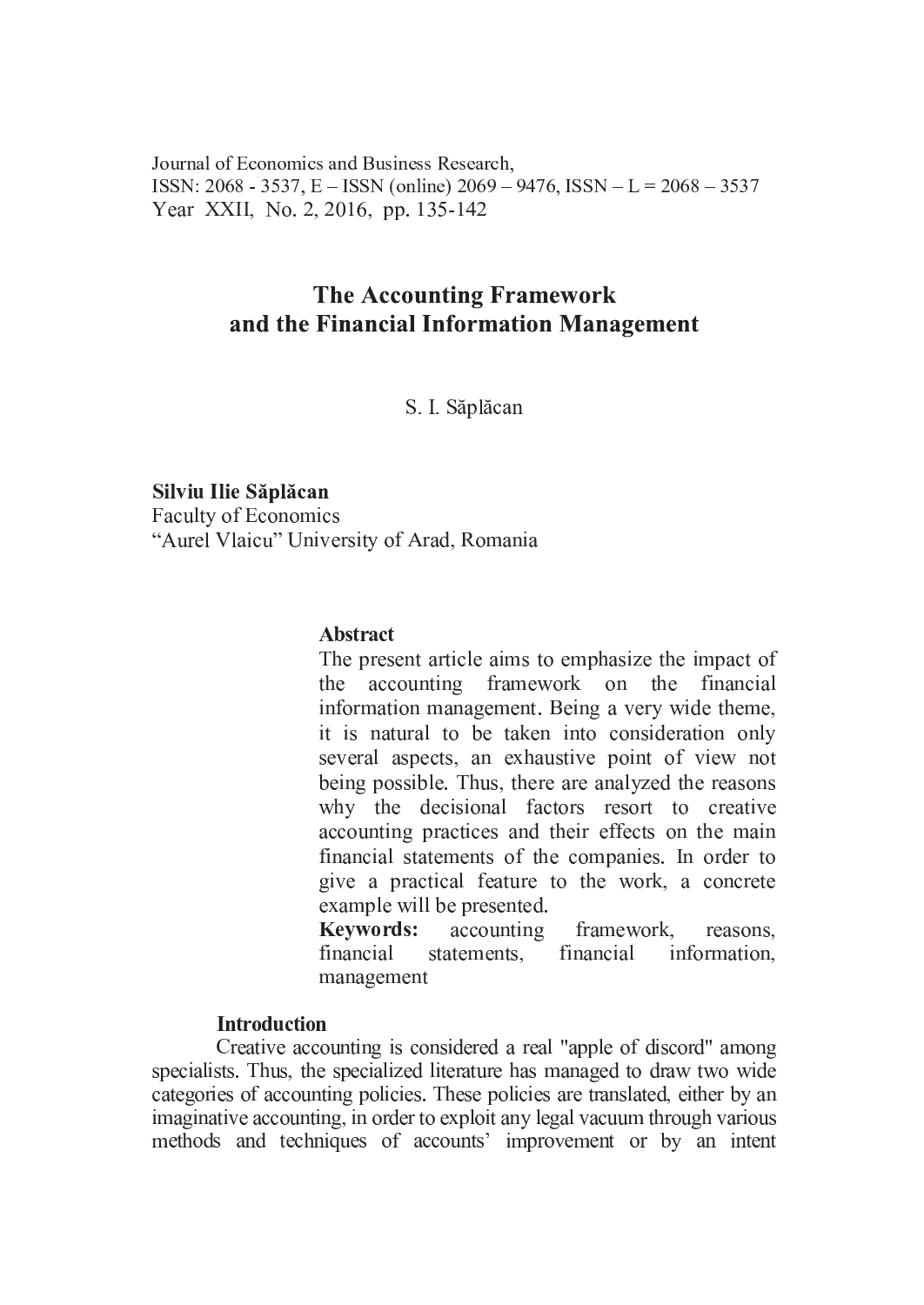accounting that provides accounting, as a science, with the possibility of keeping up with innovations in the area of the financial tools and policies.

While creative accounting policies aim a maximization of profits, or the assurance of a certain autonomy and financial flexibility provided by a minimal binomial return - risk, the creative accounting itself reflects the efforts of the normalizers to align to the financial specialists' requirements. In other words, the internationalization of the financial markets, the dynamics of the globalized markets and the continuous process of globalization, asked the decision factors to build up certain evaluated forms of financing investment policies and of covering the operational needs.

#### **Methodology and Data**

In order to accomplish this work, there was necessary to use multiple methods such as: comparative analysis, synthesis, induction and deduction or mathematical modeling.

## **Research results**

Therefore, the accounting has to adjust its rules to the evolution suffered by the economical systems. To correlate the current needs of the decision factors concerning financial management with the legislation in force, in order to be able to make a clear distinction between an unlawful accounting and a legal "reforming" accounting, it is necessary to start from the premises of this phenomenon.

The "yawn" created between the legal accounting framework and the illegal accounting practices could have as main causes:

- the acceptance of alternative accounting treatments of different economical operations, such as the cost of borrowing required by IAS 23 concerning the option of capitalization or reporting to the period expenses of various financing costs associated with an asset's production or acquisition;
- the need of accounting to work with estimations or forecasts within an uncertain economical environment, where forecasts have a mistrust degree, caused either by the tendency of willful manipulation or by attitudes and perceptions of the accounting specialists on value, by update rates or by methods of calculation:
- the lags occurred in the development of finance and accounting environments, generating the impossibility of accounting to reflect the true image of the economic condition of a company,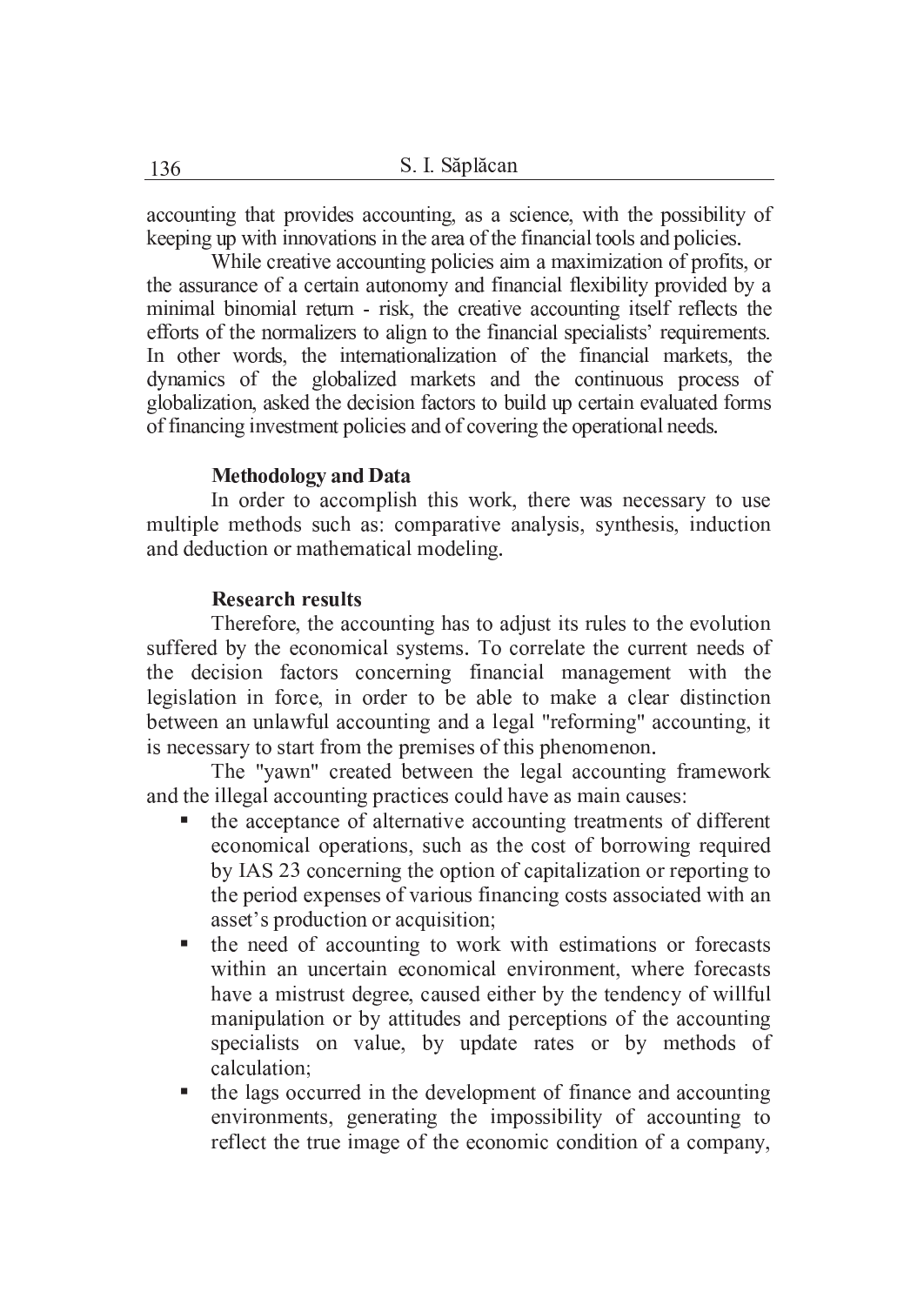as long as financial mechanisms such as the securitization of receivables, the issuing of hybrid securities, or deleveraging may not be reflected using the accounting terminology and instruments.

The motivation of the decision factors to resort to creative accounting techniques are numerous and various, covering a large part of the directions pursued by the financial management of the entity recalling in this regard:

- a, the costs released from the phenomenon of informational asymmetry that exists among the users of accounting information:
- the mandate costs and restrictions, correlated with an acute incompetence of the decision factors in order to find solutions to revive the economic health of the entity;
- the trial to conceal a healthy company, by the "signaling" techniques, related to the dividend policy, the debt policy or the investment one etc.:
- the need for hedging policies using the financial risk instruments, despite the fact that these instruments are still not clearly defined within the current accounting framework;
- the multitude of assessment bases tacitly imposed by the a. economic and financial particularities, practically endless, which distinguishes the fields of activity between them;
- the conceptual relativism and the professional judgment subjectivism, the arbitration between the need for applying rules, often rigid and the appealing to value judgments;
- the accounting information users' attitude regarding the relevant indicators in the annual financial statements:
- the doubling of the goal for covering risks using financial a. derivatives, with a direction of dematerialization of patrimonial substance of the entity by extending financial policies in the operating cycle (speculating with the help of investment securities, homogenizing economic policies by forming consortia, building up joint venture companies), increasing the efforts to shift to a knowledge and brand based management (increasing the share of patents, licenses and trademarks).

The possibilities of fructification of the breaches occurred within the national and the international reference accounting framework, in terms of ensuring the compatibility of the two ones, it is taken into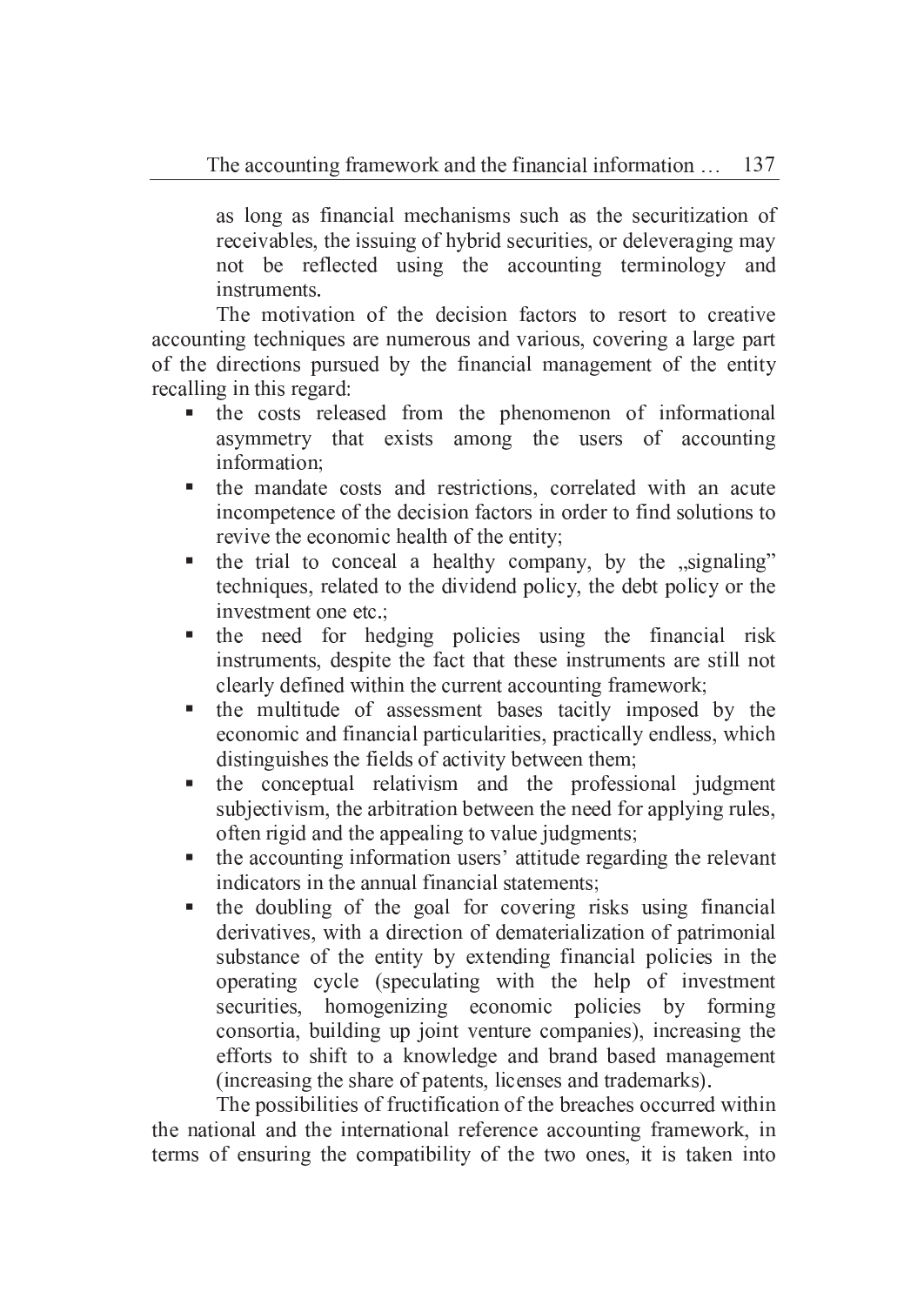consideration either an improvement of the economical situation reflected through risk indicators and financial autonomy (balance sheet), financial balance and liquidity (financing picture), or return and solvency (balance sheet and income statement).

Concerning the balance sheet, we could mention:

a) the deleveraging in fact, that consists of a transfer of assets and also debts to a trust, without changing the legal relationship between borrowers and initial lenders:

b) the revaluation of depreciable fixed assets;

c) the issuing of hybrid securities, which merely question the foundations of the bases for classifying financial securities, however weakened by the passage of time and the current economic and financial evolutions:

d) selling and return practices.

Concerning the income statement, we could mention:

a) the lease-back operation, which consists in selling an asset and taking it immediately on location;

b) the increasing of differences in purchasing, aiming through an undervaluation of the purchased asset, approved by both, the head of department and the auditor, an increase in reserves, as long as the accounting rules allow this fact;

c) the increasing of the collaborators expenses, encountered mainly within the small and medium enterprises, seen as an alternative of the dividend policy;

d) the recording an additional and artificial result from the disposal of an asset, which consists in its settling to the current income of the accounting income obtained, while its collection will appear in a subsequent accounting period;

e) the recording of an ascending production cumulative stored from one month to another, a situation which is rather dictated by an economic context than by an accounting option;

f) the circular transactions practice, which involves the collaboration between two companies, by conducting reciprocal transactions by which to improve their financial situation within the financial statements, because of the differences between input and output of such traded assets;

g) the diminution in receivables loss, which consists of giving up to prudential provisioning policies, in the favor of receivables' insurance, with the obligation to pay an insurance rate; this way, the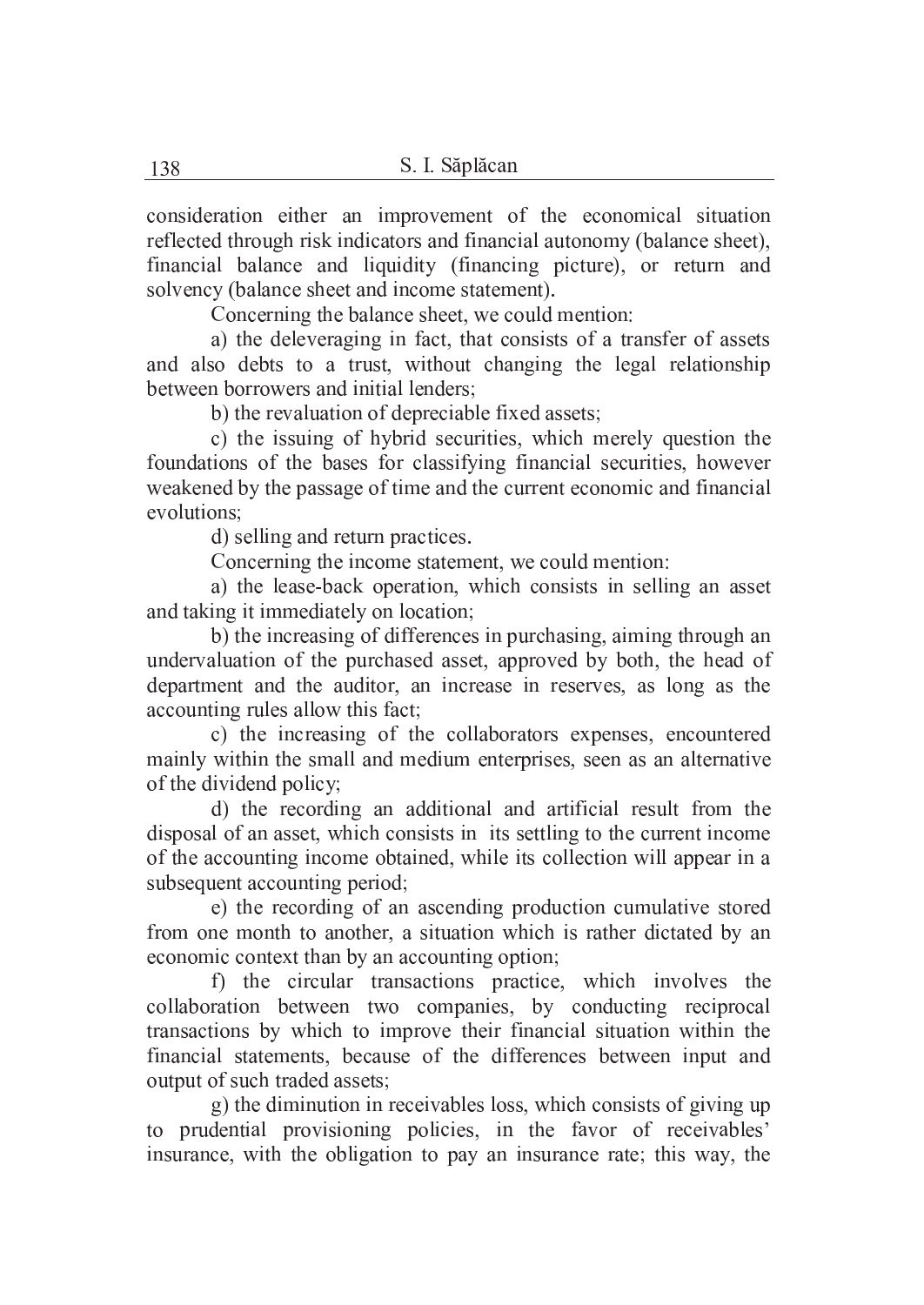entity is able to report the entire value of the receivable, in exchange for a relatively insignificant cost of insurance, considering the spread character of the rate.

Concerning the financing picture, we could mention:

a) the arbitrary classification of financial securities in investment securities or non current securities, taking into consideration the fact that the entity does not know with certainly their finality;

b) the electing and the calculating of the discount rate to the future cash flows, with the purpose of incorporating the financial and the economic risks;

c) the subscribing to insurances, in case of uncertain receivables, case in which there are affected in the same measure, both the lead financing flows and the balance sheet or the income statement; it is important to notice that this operation is similar to the deleveraging technique and that it is a way of covering against the risk of nonpayment.

There are also creative accounting effects arising from the accounting policies themselves, as we could notice the provisioning policy, the policy of depreciation, the accounting of long-term contracts or the conversion of the costs of capitals increase in issuing premiums.

We will consider in this regard, that our entity appeals to the deleveraging technique, in order to transfer to a third party a receivable of 3,000,000 lei, collectable in three annual installments (45% in the first year,  $35\%$  in the second year,  $20\%$  in the third year) with an interest rate of  $10\%$  (r<sub>c</sub>), and also a debt of 3.500.000 lei, with an interest rate of  $5\%$  ( $r_d$ ), repayable in three annual and constant installments.

In this matter, it is questionable the decision of the third person to accept such a "barter" as long as he pursues a future gain, allegedly to be given by the claim superiority of the updated installments of the receivable collected compared to the annual reimbursements related to the debt assumed.

For an annual receipt we have Receipt<sub>Updated</sub> = Receipt<sub>i</sub>/ $(1+r_c)^i$ , where  $i = \overline{1,3}$ . The annual claim to receive is given by Receipt = Receivable  $\times$  p<sub>i</sub>. Of the present value Receipt<sub>i</sub> it is substracted the updated value Receipt<sub>Updated</sub>, obtainig the interest gained from this operation Interest<sub>gained</sub> = Receipt<sub>i</sub> - Receipt<sub>updatedi</sub>.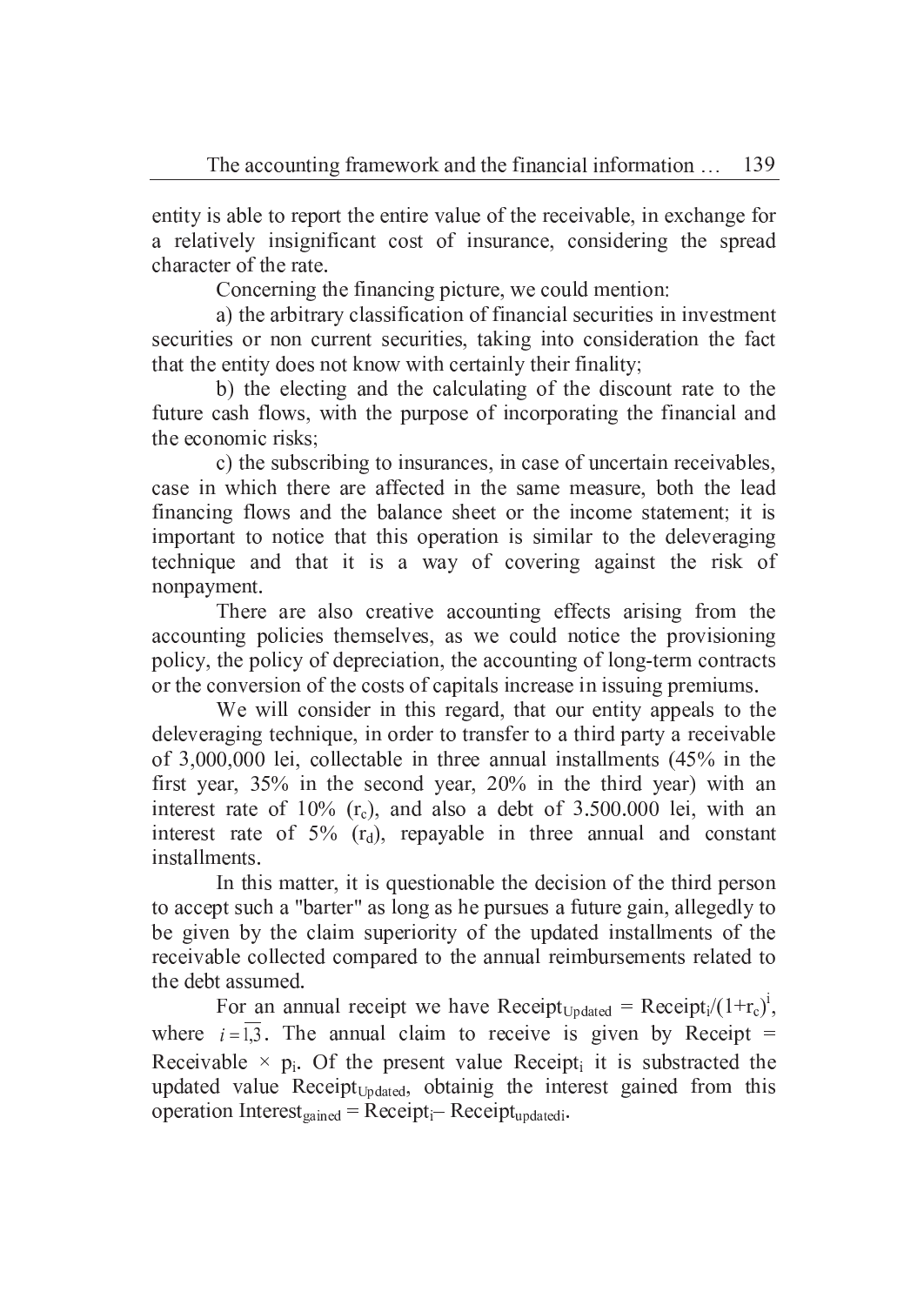| Year         | $\frac{0}{0}$ | Receivable    | <b>Updating</b> | <b>Updated</b> | <b>Interest</b> |
|--------------|---------------|---------------|-----------------|----------------|-----------------|
|              | receipt       | collected     | factor          | receipt        | gained          |
|              | 35%           | 1.350.000 lei | 0,8696          | 913.043 lei    | 436.957 lei     |
| 2            | 20%           | 1.050.000 lei | 0,8264          | 495.868 lei    | 554.132 lei     |
|              | 40%           | 600.000 lei   | 0,5120          | 614.400 lei    | $-14.400$ lei   |
| <b>Total</b> |               | 3.000.000 lei |                 | 2.023.311 lei  | 976.689 lei     |

Table no. 1. Updated receipt and gained interest

For an annual receipt we have Payment<sub>Undated</sub> = Liability  $\times r_d/1$ - $(1 + r_d)^{-n}$ , where  $n = 3$ , which is constant for the entire repayment period. The annual payments are calculated according to the relation Payment<sub>i</sub> = Liability/n. Of the present value Payment<sub>i</sub> is substracted the updated value Payment<sub>Updatedi</sub>, obtainig the interest gained from this operation Interest<sub>Owed</sub> = Payment<sub>i</sub> Payment<sub>Updatedi</sub>.

| Year         | <b>Updated</b><br>receipt | <b>Updated</b><br>payment | Financial<br>result | <b>Interest</b><br>gained |
|--------------|---------------------------|---------------------------|---------------------|---------------------------|
|              | 913.043 lei               | 1.285.230 lei             | -372.186 lei        | 318.393 lei               |
|              | 495.868 lei               | 1.285.230 lei             | -789.362 lei        | 435.569 lei               |
|              | 614.400 lei               | 1.285.230 lei             | $-670.830$ lei      | -132,963 lei              |
| <b>Total</b> | 2.023.311 lei             | 3.855.690 lei             | -1.832.379 lei      | 620.999 lei               |

Table no. 2. Updated payment and gained interest

Therefore, the earnings from the capitalized interest of 620,999 lei, owed to the time value of money is significant, it does not cover the additional cost of 1,832,379 lei that the entity thought the receivable and the debt has to bear from its own treasury. Consequently, conducting such an operation is not taken into consideration.

But, if we admit that also the receivable is collected under constant annuities, than the financial result of the payments will be  $\Delta$  = Receivable  $\times$  r<sub>c</sub>/1 – (1 + r<sub>c</sub>)<sup>-n</sup> – Liablity  $\times$  r<sub>d</sub>/1 – (1 + r<sub>d</sub>)<sup>-n</sup>. So we get the value  $\Delta = 3.000.000 \times 0.4380 - 3.500.000 \times 0.3672$ , meaning an annual profit of 28.701 lei, thus a total profit of 86.103 lei.

Obviously, there is an interest conflict, born by the desire of the principal debtor to lower his overall risk with an as low as possible cost, while the third person, who takes over the debt and the debt from the administration, aims to obtain a gain as high as possible from the difference between the gained interest and the owed interest.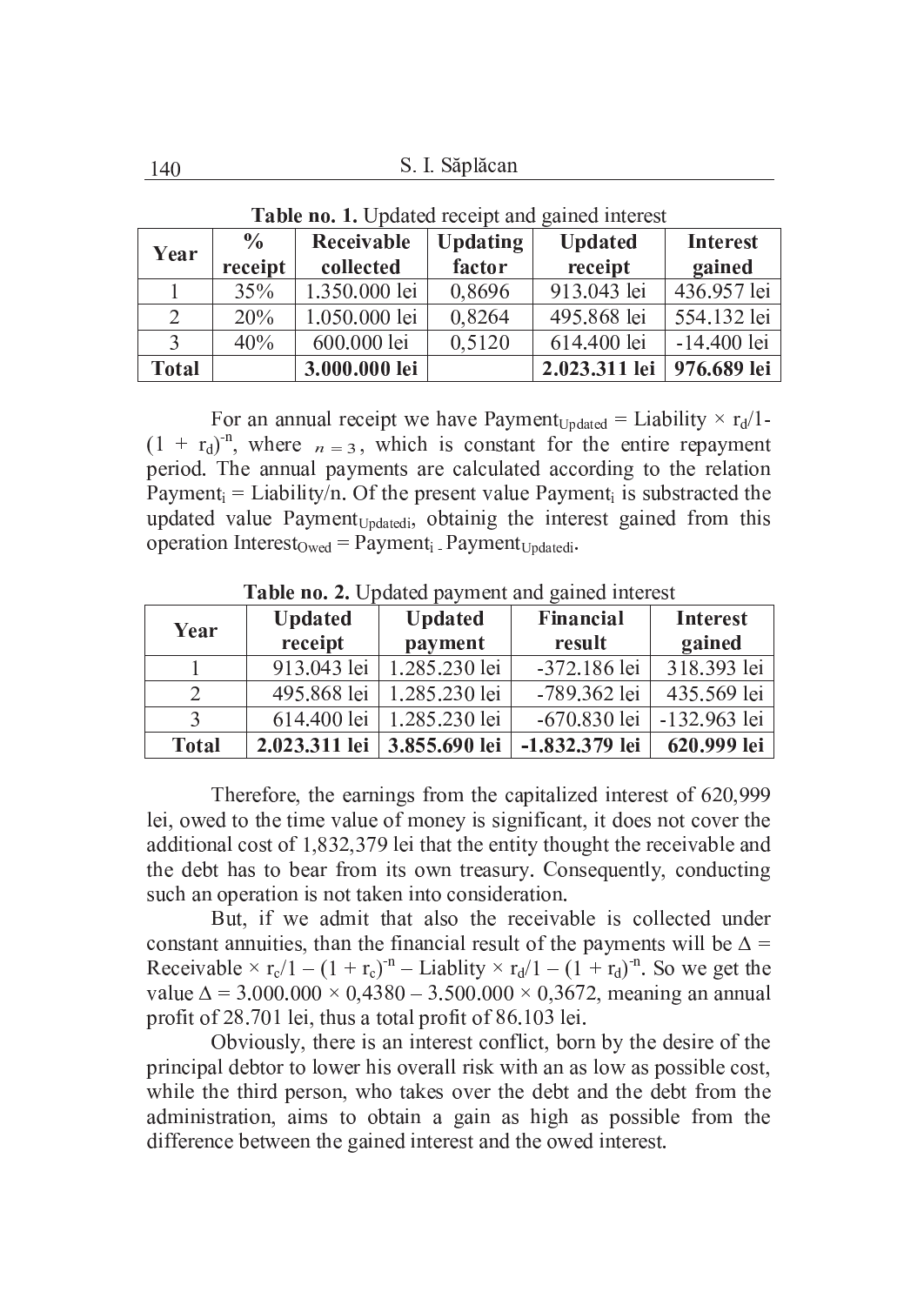We that report  $(Debt/Receivable) \times 100$ notice the  $is$ approximately 116.67%, but not to forget that the difference between the updating rate of the receivable and the debt interest rate is positive, in amount of  $10\%$ . The rationality of the financial policy is that this operation emits a profit of 86.103 lei. But much more important is the reduction of the deleveraging level of the entity, which decreases by  $0.020\%$ .

If we take into consideration some balance sheet elements, the impact will be the following:

|                               | N              | Nadjusted      | $\frac{0}{0}$ |
|-------------------------------|----------------|----------------|---------------|
| Non current assets - Total    | 22.253.002 lei | 22.253.002 lei | $0,000\%$     |
| <b>Current assets - Total</b> | 4.413.732 lei  | 4.410.732 lei  | $-0.068%$     |
| Debts: sums that have to      |                |                |               |
| be paid in a period less      | 3.561.335 lei  | 3.561.335 lei  | $0,000\%$     |
| than a year                   |                |                |               |
| Debts: sums that have to      |                |                |               |
| be paid in a period more      | 2.822.317 lei  | 2.825.817 lei  | 0,124%        |
| than a year                   |                |                |               |
| Shareholders' equity -        | 14.056.147 lei | 14.056.147 lei | $0,000\%$     |
| <b>Total</b>                  |                |                |               |
| Deleveraging rate             | 0,6329         | 0,6331         | 0,020%        |

Table no. 3. Adjusted financial statements elements

Similar is also the case of the lease-back operation, which specifically aims to improve current liquidity of the company, accepting the sale of an asset and its immediate recovery through a leasing contract, which requires costs with the interests broken down over several financial periods. Moreover, such an operation is even more advantageous, as long as it is used as a recovery of the asset way, a location-exploitation contract.

#### **Conclusions**

Each imaginative or intent accounting method, exposed above, produces different effects, in various forms, in different sizes within the financial statements. The mission of the Romanian normalizors is to identify solutions in order to limit such practices, considered "intentional legal pollution", which was built up in powerful tools for